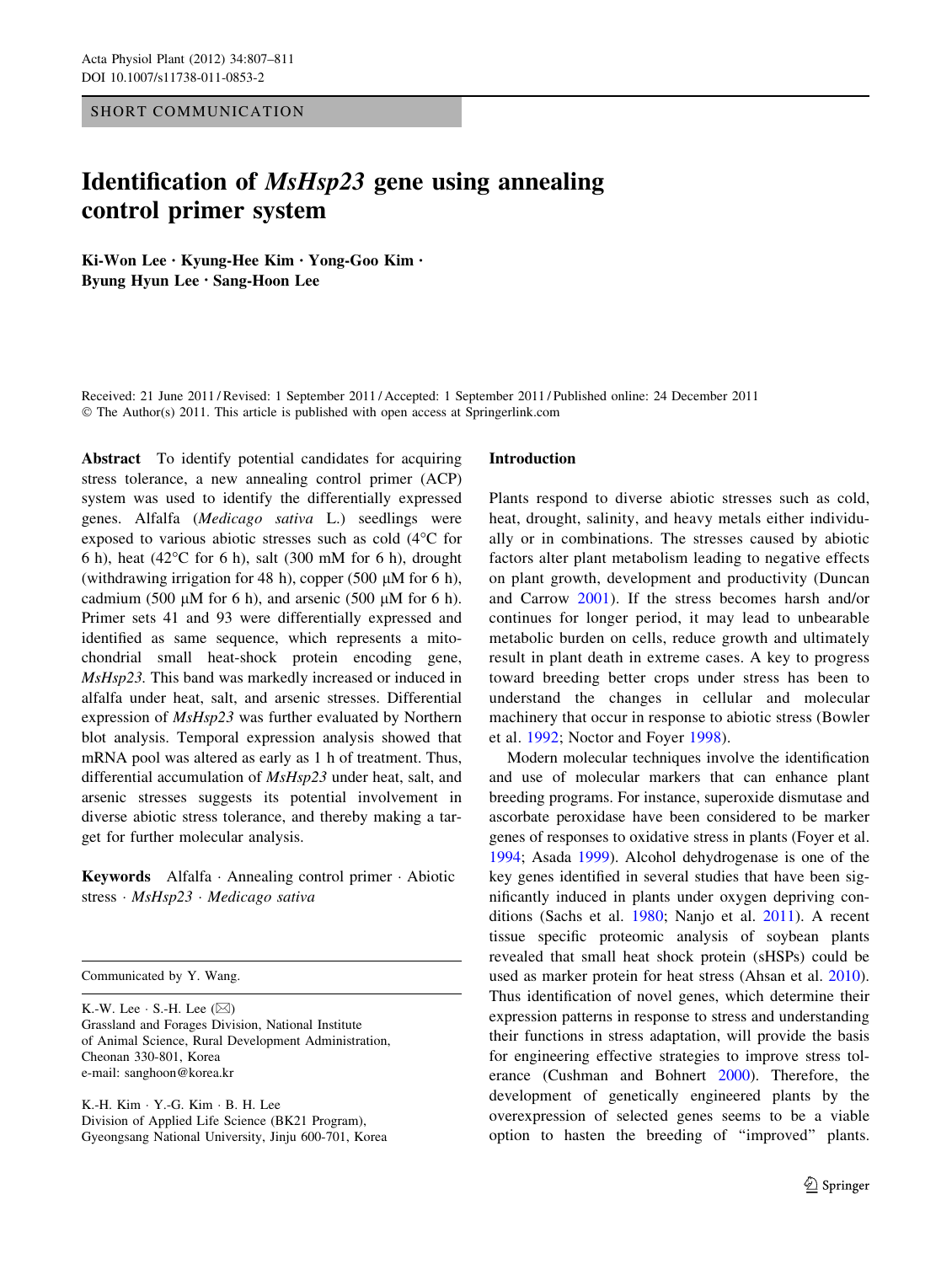Intuitively, genetic engineering would be a faster way to insert beneficial genes than through conventional or molecular breeding (Wu et al. [2005](#page-4-0); Hu et al. [2005](#page-3-0)). Also, it would be the only option when genes of interest originate from cross barrier species, distant relatives, or from nonplant sources. Indeed, there are several traits whose correlative association with resistance has been tested in transgenic plants. Following these logical steps, various transgenic technologies have been used to improve stress tolerance in plants (Allen et al. [1997](#page-3-0)).

To achieve this goal, a continuous effort for searching new 'important' genes is essential, which would contribute to stress tolerance in transgenic plants. Tolerance to abiotic stress may be achieved through the modification of endogenous plant pathways, often by manipulating important regulatory proteins such as transcription factors and molecular chaperons. Although genome sequencing technology has become progressively more efficient over the past decade, the sequencing of complex genomes remains expensive.

Several techniques are designed to identify differentially expressed genes (DEGs) in cells or tissues under various experimental conditions (Kim et al. [2004](#page-3-0)). It is also important in the case of abiotic stress tolerance to assess the effects and find out key gene(s) that contribute to stress tolerance. Here, we describe the annealing control primer (ACP)-based DEGs system to profile gene expression in alfalfa in responses to cold, heat, drought, salt and heavy metal stress.

# Materials and methods

## Plant materials

Alfalfa (Medicago sativa L. cv. Vernal) seeds were collected from Grassland and Forages Division, National Institute of Animal Science, Rural Development Administration, Cheonan, 330-801, Korea. After germination, seeds were planted in plastic pots containing Horticulture Nursery Medium (Biomedia, Korea) and grown in a growth chamber maintained at  $25^{\circ}$ C with a light intensity of 400  $\mu$ mol m<sup>-2</sup> s<sup>-1</sup> and 14-h photoperiod. Two-week-old seedlings were subjected to drought (withdrawing irrigation for 48 h), heat  $(42^{\circ}C)$  cold  $(4^{\circ}C)$ , salt  $(300 \text{ mM})$ , copper (CuSO<sub>4</sub>, 500 µM), cadmium (CdCl<sub>2</sub>, 500 µM), and arsenic  $(Na_2HAsO_4.7H_2O, 500 \mu M)$ . For heat and cold treatments, seedlings were transferred into a growth chamber and exposed for 6 h whereas in case of salt and heavy metal treatments, seedlings were watering with mentioned concentration of the salt and chemicals and exposed for 6 h. After each treatments, leaves were harvested separately, frozen by liquid nitrogen and were kept at  $-80^{\circ}$ C until use.

#### RNA was isolation and ACP-based PCR

Total RNA was isolated from the leaf tissues of treated and control plants using the Plant RNeasy mini kit (Qiagen, CA, USA) and using the GeneFishing<sup>TM</sup> DEG kit (Seegene, Seoul, South Korea), DEGs were identified by an ACP-based PCR method as described by Lee et al. [\(2009](#page-3-0)).

## Sequence analysis

Selected DEGs were extracted from the gel using the GENCLEAN II Kit (Q-BIO gene, Carlsbad, CA, USA) and directly cloned into a TOPO TA cloning vector (Invitrogen, Carlsbad, CA, USA) according to the manufacturer's instructions. The cloned plasmids were sequenced with an ABI PRISM 3100 Genetic Analyzer (Applied Biosystems, Foster City, CA, USA) using the M13 forward primer (5'-CGCCAGGGTTTTCCCAGTCACGA-3') or M13 reverse primer (5'-AGCGGATAACAATTTCACACAGGA-3'). Sequencing data were confirmed with the GenBank database through the Blastx program of NCBI ([http://www.ncbi.nlm.](http://www.ncbi.nlm.nih.gov/BLAST/) [nih.gov/BLAST/](http://www.ncbi.nlm.nih.gov/BLAST/)).

#### Expression analysis of MsHsp23

Northern blot analysis was carried out to investigate the temporal expression of MsHsp23 gene in response to various abiotic stresses. Northern blot analysis was performed as described previously (Lee et al. [2007](#page-3-0)).

## Results and discussion

## Identification of MsHsp23 gene

To identify differentially expressed genes under high or low temperatures, salinity, drought and heavy metals, ACP-based GeneFishing PCR technology was used with a combination of 120 arbitrary primers. Out of 120 ACP primers, ACP 93 and ACP 41 showed differentially expressed DNA bands under heat, salt and As. The bands size was about 1 kb (Fig. [1\)](#page-2-0). The DNA bands were identified as same sequence, which represents a mitochondrial small heat-shock protein coding gene,  $MsHsp23$  (Fig. [1](#page-2-0)). This band was increased in alfalfa under heat, salt and As stresses and it suggests that MsHsp23 may involved in those stresses. It has been reported that small heat-shock proteins are usually undetectable in vegetative tissue under normal growth conditions, but can be induced by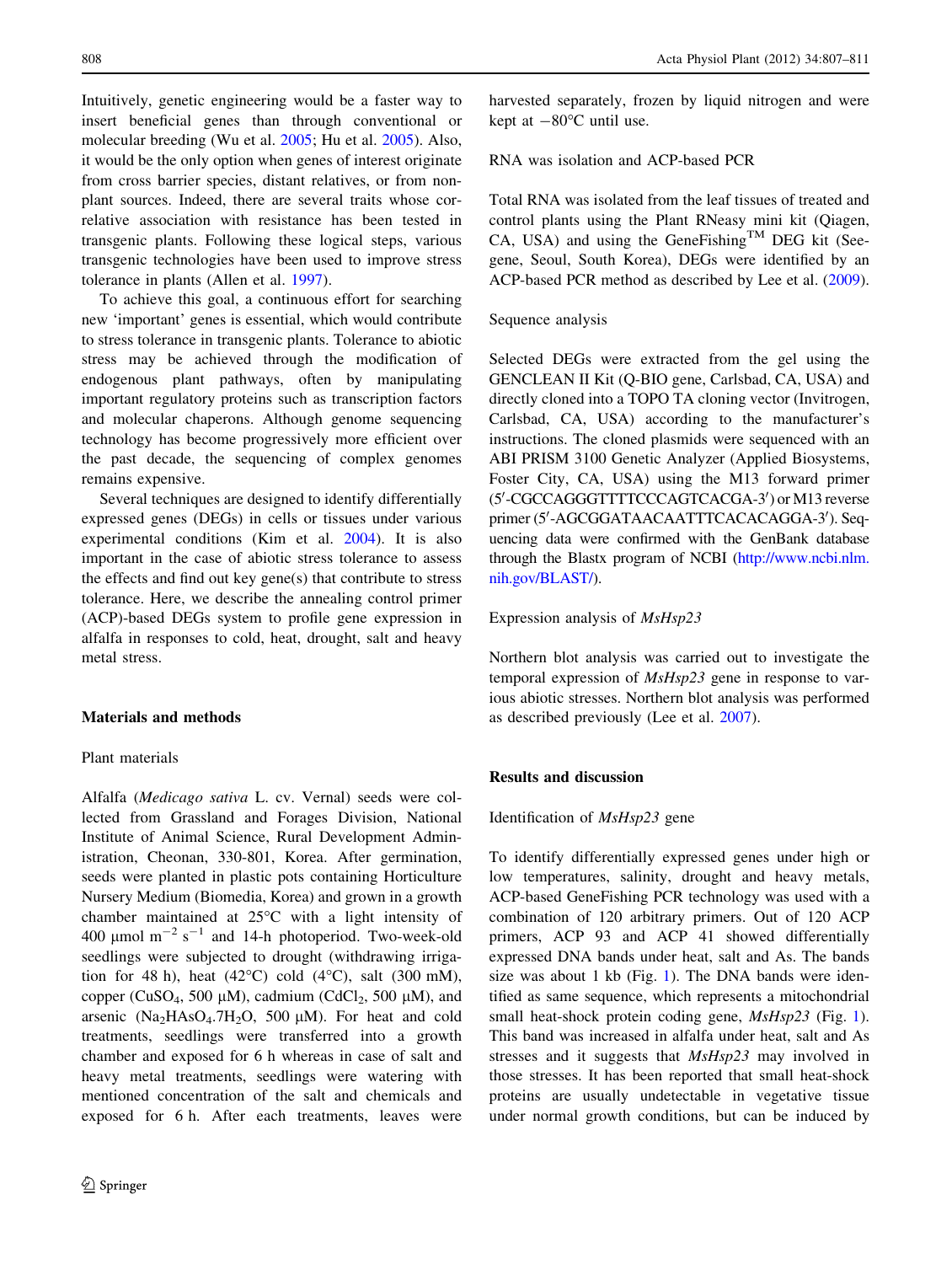<span id="page-2-0"></span>Fig. 1 Agarose gel electrophoresis shows results of annealing control primer system for the identification of DEGs in response to various abiotic stresses indicated. N control;  $C$  cold;  $H$  heat;  $S$  salt; D drought; Cu copper; Cd cadmium and As arsenic. Arrows indicating the induction of the gene under the following stresses. ACP indicates the set of primers used for each PCR reaction. The expression of small HSP was increased under heat (H), salt (S) and As stress



developmental stimuli or by environmental stresses including heat (Sun et al. [2002](#page-4-0); Lee et al. [2007](#page-3-0)).

# Sequencing of the MsHsp23

The full-length cDNA of the MsHsp23 gene had a size of 863 bp with 5'- and 3'-untranslated regions (UTRs) and a polyA tail. The open reading frame (ORF) was flanked by a 198-bp 5'-UTR and a 32-bp 3'-UTR. An ORF search showed that MsHsp23 contained a 633-bp ORF encoding a protein with 213 amino acids (Fig. 2). The calculated molecular weight of the encoded protein was approximately 23.36 kDa, with a theoretical isoelectric point of 5.246.

Expression of the MsHsp23 gene under various abiotic stresses

To investigate the temporal mRNA expression patterns of MsHsp23, northern blot analysis was carried out. As shown in Fig. [3](#page-3-0), results of a northern blot analysis were virtually consistent with that of the ACP-based RT-PCR with minor discrepancies. To confirm more clearly, heat, salt or As stresses cause high accumulation of MsHsp23 transcripts, while it was reduced under cold stress. In case of drought stress, the expression difference is not detectable. Above all, the ACP technique allowed the isolation of differentially expressed genes under the conditions tested. Our results clearly indicate that the differential accumulation

Fig. 2 Nucleotide and deduced amino acid sequences of alfalfa small Hsp23. Numbers at the right indicate nucleotide and amino acid position. The untranslated regions of  $5'$  and  $3'$ of MsHsp23 are denoted by italic. The mitochondrial targeting signal peptides and their cleavage site are shown as red line and arrow, respectively. The alpha-crystalline domain is underlined (blue)

|   |   |   |                      |   |    |   |   |                                                                 |    |        |                         |   |   |    |   |   |   |     |   |   |    |   |              |   |                                         |   | GTCTACCAGGCATTCGCTTCATGGGGGTCCCALTGCCTTCTTCTGTTGCAGTCAAGCGAATTTTCTCCCCGGCCTCCTCTCCAGGTCTC                    |     |
|---|---|---|----------------------|---|----|---|---|-----------------------------------------------------------------|----|--------|-------------------------|---|---|----|---|---|---|-----|---|---|----|---|--------------|---|-----------------------------------------|---|--------------------------------------------------------------------------------------------------------------|-----|
|   |   |   | <b>Cleavage site</b> |   |    |   |   |                                                                 |    |        | S.                      | S | v |    |   |   | R |     |   | s | S  | G |              |   | S.                                      |   | R S                                                                                                          |     |
|   |   |   |                      |   |    |   |   |                                                                 |    |        |                         |   |   |    |   |   |   |     |   |   |    |   |              |   | Mitochondrial targeting signal peptides |   | TCCGTCCTGTTTCCTCTCCGCTTCCCGTTCATTCAACACCAACGCCATGCGCCAGTACGACGAACGCTCCGATGAGTCCAACGTTGCCG                    | 180 |
| R | P |   | S                    | S | S  |   | s | R                                                               | S  | F      |                         |   |   |    |   | ω |   | n   | F | R | S  | n | F            | S | N                                       |   | A                                                                                                            |     |
|   |   |   |                      |   |    |   |   |                                                                 |    |        |                         |   |   |    |   |   |   |     |   |   |    |   |              |   |                                         |   | ATCGTCGCGGCGCCGATCGCTCTTTCCCTCGCATTCGCCGCGACGATTTCCTCTCAGGTAATGTGTTTGATCCGTCTCCTCCAACTAGGA                   | 270 |
|   | R | G |                      |   |    | S |   |                                                                 |    |        |                         |   |   | ⊏  |   | S | G | N   |   | F | D  | р | S            | P | P                                       |   | R                                                                                                            |     |
|   |   |   |                      |   |    |   |   |                                                                 |    |        |                         |   |   |    |   |   |   |     |   |   |    |   |              |   |                                         |   | GTCTGAGCCAGGTGCTTAACATGGTGGATCAGTTAATGGACAATCCATTCCTCTCTGCTTCACGTGGAATTGGAGCTGGTGGAGCCCGAC                   | 360 |
|   | S |   |                      |   |    |   |   |                                                                 |    |        |                         |   | P | F  |   | S |   | S   | R | G |    | ĥ | $\mathbf{A}$ | G | G                                       |   | A R                                                                                                          |     |
|   |   |   |                      |   |    |   |   | $\alpha$ 1                                                      |    |        |                         |   |   |    |   |   |   |     |   |   |    |   |              |   | $\alpha$ 2                              |   |                                                                                                              |     |
|   |   |   |                      |   |    |   |   |                                                                 |    |        |                         |   |   |    |   |   |   |     |   |   |    |   |              |   |                                         |   | GTGGCTGGGATGCGAAAGAGACAGAGGATTCTCTGCTTCTTCGTTTGGATATGCCTGGACTTGGTAAGGAAGATGTGAAGATCTCTGTTG                   |     |
| G |   |   |                      |   |    |   | F |                                                                 | S  |        |                         |   |   | D. |   | P | G |     | G | К | E. | D |              |   |                                         | S | V                                                                                                            |     |
|   |   |   | ß                    |   |    |   |   |                                                                 |    |        | 62                      |   |   |    |   |   |   |     |   |   |    |   |              |   | ß3                                      |   |                                                                                                              |     |
|   |   |   | AACAGAATACCCTTA      |   |    |   |   | AAAGGTGAAGGTGGTAAAGAAAGTGAGGAAGATGAAGAAAATGCGCGTCGAT            |    |        |                         |   |   |    |   |   |   |     |   |   |    |   |              |   |                                         |   | CTAGTAGAATTGATT                                                                                              |     |
|   |   |   |                      |   |    |   | G | F                                                               | -6 | G      | F                       | S | F | F  | D | Ε | F | 'N. | А | R |    |   |              | s |                                         |   | D                                                                                                            |     |
|   |   |   |                      |   | ß4 |   |   |                                                                 |    |        | Alpha-crystallin domain |   |   |    |   |   |   |     |   |   |    |   |              |   | ß5                                      |   |                                                                                                              |     |
|   |   |   |                      |   |    |   |   | TGCCTGAGAAGCTTTACAAGATTGATCAGATTAAAGCTGAGATGAAAAACGGTGTGCTTAAGG |    |        |                         |   |   |    |   |   |   |     |   |   |    |   |              |   |                                         |   | TGTGCCTAAAATGAAGGAAGGGG                                                                                      |     |
|   | F |   |                      |   |    |   |   |                                                                 |    |        |                         |   |   |    |   |   |   |     |   |   |    |   |              |   |                                         | F | G                                                                                                            |     |
|   |   |   |                      |   |    |   |   |                                                                 |    |        | ß6                      |   |   |    |   |   |   |     |   |   |    |   |              |   |                                         |   |                                                                                                              |     |
|   |   |   |                      |   |    |   |   | AGAGGAATGATGTGATTAATGTCAATGTCGAGTAGJA7GGATATGCT                 |    |        |                         |   |   |    |   |   |   |     |   |   |    |   |              |   |                                         |   | TTA TTGGTTA TTTTCACTAAGA TA TTTTGTTGGTTA                                                                     |     |
| R | N | D |                      |   | N  |   | N |                                                                 | E  | $\ast$ |                         |   |   |    |   |   |   |     |   |   |    |   |              |   |                                         |   |                                                                                                              |     |
|   |   |   |                      |   |    |   |   |                                                                 |    |        |                         |   |   |    |   |   |   |     |   |   |    |   |              |   |                                         |   |                                                                                                              |     |
|   |   |   |                      |   |    |   |   |                                                                 |    |        |                         |   |   |    |   |   |   |     |   |   |    |   |              |   |                                         |   | TGCACTAGT TGA TGGA TCTAGGT TTTGT TGC TGT GT TAAGCT TT TGAGACC TTAGC TT TTCA TTG TAATAA TCGC TTGGAAAG TAATGAG |     |
|   |   |   |                      |   |    |   |   |                                                                 |    |        |                         |   |   |    |   |   |   |     |   |   |    |   |              |   |                                         |   |                                                                                                              | 863 |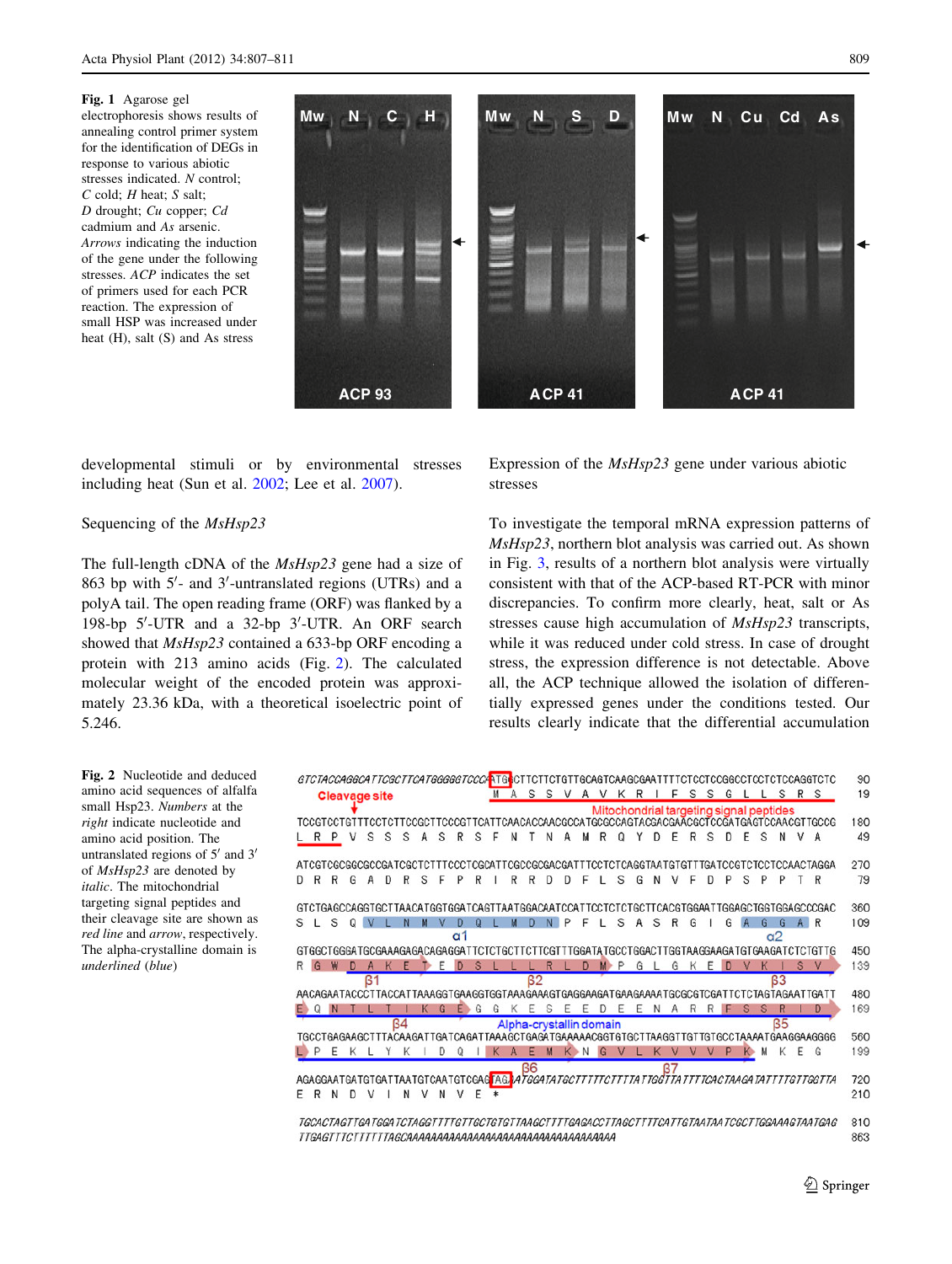<span id="page-3-0"></span>Fig. 3 Expression levels of the MsHsp23 gene under various abiotic stresses. The treated alfalfa seedlings were harvested at the indicated times



patterns of  $MsHsp33$  transcripts were observed by the different stress treatment, and it shows the possibility of which MsHsp23 may be involved in diverse stress conditions and confer the stress tolerance. It has been reported in several studies that in addition to heat stress, plant sHSPs are also accumulate in response to a large number of other stresses such as heavy metals, oxidative stress and salt conditions (Wang et al. [2003](#page-4-0); Ahsan et al. 2007; Sarkar et al. [2009](#page-4-0)). Moreover, Yeh et al. [\(2002\)](#page-4-0) also reported that the overexpression of sHSPs in E. coli showed enhance thermotolerance, as well as changes in the protein aggregation patterns.

The molecular responses to various abiotic stresses were investigated by the approaches with transcriptomic analysis based on an ACP system. Here we identified differentially expressed genes under abiotic stresses in alfalfa seedlings and they were mostly unknown genes and a few common stress-related genes (data not shown). Among them, mitochondrial small Hsp23, MsHsp23, was responded by the diverse stress treatment such as heat, salt, As stresses and thus it could be a strong candidate that may confer the abiotic stress tolerance to plants.

Acknowledgments This study was supported by 2012 Post Doctoral Course Program of National Institute of Animal Science, Rural Development Administration, Republic of Korea.

Open Access This article is distributed under the terms of the Creative Commons Attribution Noncommercial License which permits any noncommercial use, distribution, and reproduction in any medium, provided the original author(s) and source are credited.

#### References

Ahsan N, Lee DG, Lee SH, Kang KY, Lee JJ, Kim PJ, Yoon HS, Kim JS, Lee BH (2007) Excess copper induced physiological and proteomic changes in germinating rice seeds. Chemosphere 67:1182–1193

- Ahsan N, Donnart T, Nouri MZ, Komatsu S (2010) Tissue-specific defense and thermo-adaptive mechanisms of soybean seedlings under heat stress revealed by proteomic approach. J Proteome Res 9:4189–4204
- Allen RD, Webb RP, Schake SA (1997) Use of transgenic plants to study antioxidant defenses. Free Radic Biol Med 27:473–479
- Asada K (1999) The water-water cycle in chloroplasts: scavenging of active oxygens and dissipation of excess photons. Annu Rev Plant Physiol Plant Mol Biol 50:601–639
- Bowler C, van Montagu M, Inze D (1992) Superoxide dismutase and stress tolerance. Annu Rev Plant Physiol Plant Mol Biol 43:83–116
- Cho K, Shibato J, Agrawal GK, Jung YH, Kubo A, Jwa NS, Tamogami S, Satoh K, Kikuchi S, Higashi T, Kimura S, Saji H, Tanaka Y, Iwahashi H, Masuo Y, Rakwal R (2008) Integrated transcriptomics, proteomics, and metabolomics analyses to survey ozone responses in the leaves of rice seedling. J Proteome Res 7:2471–2489
- Cushman JC, Bohnert H (2000) Genomic approaches to plant stress tolerance. Curr Opin Plant Biol 3:117–124
- Duncan RR, Carrow RN (2001) Molecular breeding for tolerance to abiotic/edaphic stresses in forage and turf grass. In: Spangenberg G (ed) Molecular breeding of forage crops. Kluwer Academic Publishers, Dordrecht, pp 251–260
- Foyer CH, Descourvierse P, Kunert KJ (1994) Protection against oxygen radicals: an important defense mechanism studied in transgenic plants. Plant Cell Environ 17:507–523
- Hu Y, Jia W, Wang J, Zhang Y, Yang L, Lin Z (2005) Transgenic tall fescue containing the Agrobacterium tumefaciens ipt gene shows enhanced cold tolerance. Plant Cell Rep 23:705–709
- Kim YJ, Kwak CI, Gu YY, Hwang IT, Chun JY (2004) Annealing control primer system for identification of differentially expressed genes on agarose gels. Biotechniques 36:424–426
- Lee DG, Ahsan N, Lee SH, Kang KY, Bahk JD, Lee IJ, Lee BH (2007) A proteomic approach in analyzing heat-responsive proteins in rice leaves. Proteomics 7:3369–3383
- Lee S-H, Lee K-W, Kim K-Y, Choi GJ, Yoon SH, Ji HC, Seo S, Lim YC, Ahsan N (2009) Identification of salt-stress induced differentially expressed genes in barley leaves using the annealing control-primer-based GeneFishing technique. Afr J Biotechnol 8:1326–1331
- Nanjo Y, Maruyama K, Yasue H, Yamaguchi-Shinozaki K, Shinozaki K, Komatsu S (2011) Transcriptional responses to flooding stress in roots including hypocotyl of soybean seedlings. Plant Mol Biol. doi:[10.1007/s11103-011-9799-4](http://dx.doi.org/10.1007/s11103-011-9799-4)